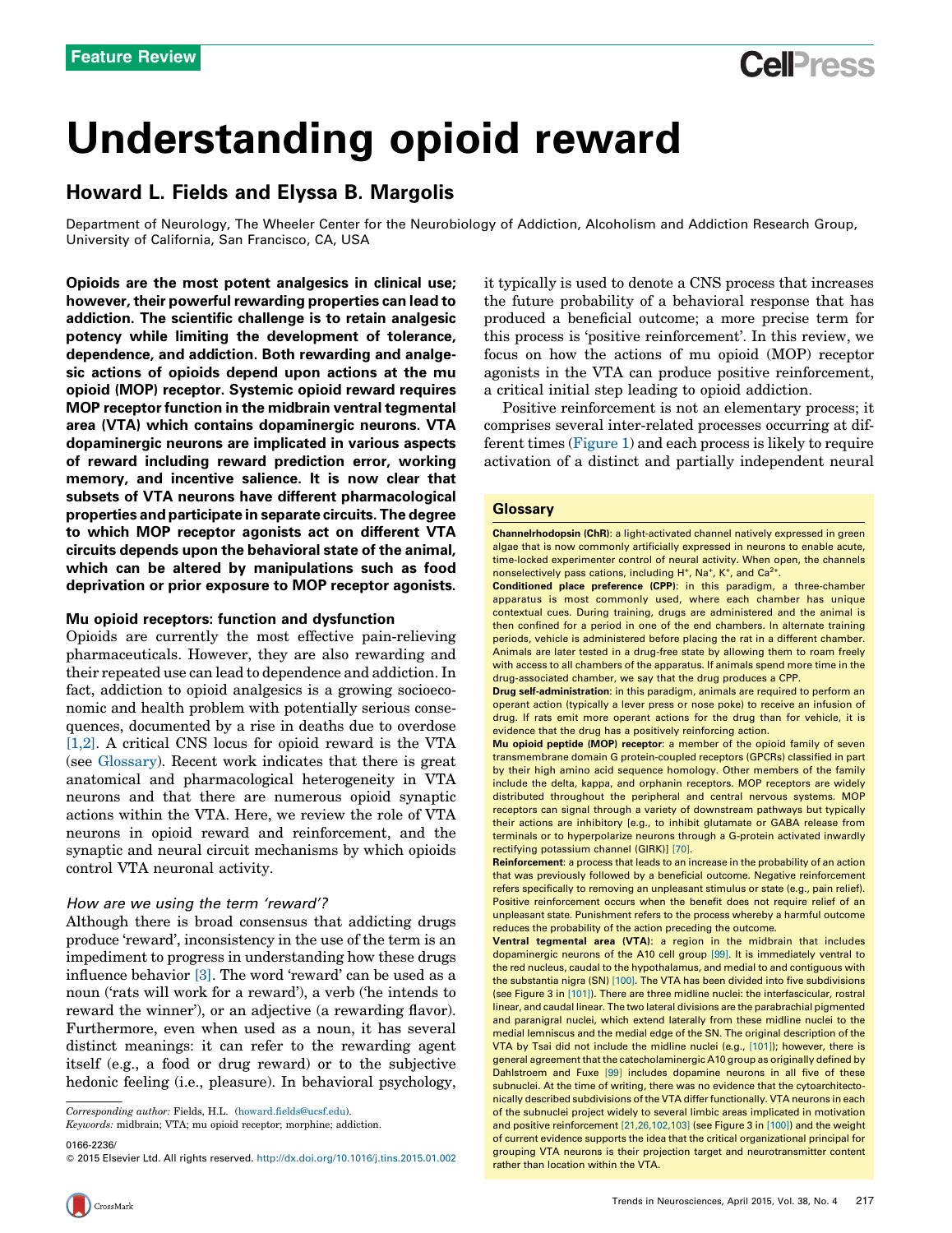<span id="page-1-0"></span>

Figure 1. Deconstruction of reward. Reward can be conceptualized as a teaching signal that promotes future actions that have been experienced as beneficial at specific times and places. The teaching signal includes several processes occurring at different times. Animals are subject to a variety of motivations for specific outcomes that improve their survival and reproductive success. Along with motivation, detection of contextual cues informs the animal about the current value (and cost) of actions. This information leads to a predicted outcome and an action is selected. The outcome of that action is then evaluated and compared with the predicted utility. If the outcome is better than predicted (i.e., a positive reward prediction error), subsequent utility predictions are greater and the likelihood of the action taken is increased in future under similar circumstances. Working memory is involved in two ways: first, to compare the predicted and actual outcome and second, to reinforce the actions and contextual cues leading to the outcome.

circuit. Disruption of any contributing circuit could impair positive reinforcement. For example, consider a rat that experiences a sensory cue immediately before approaching and pressing a lever, then enters a reward receptacle and consumes a sucrose pellet. If we then observe an increase in the probability of that behavior following the cue, we can say that consuming the pellet has positively reinforced the ability of the cue to elicit the subsequent lever press, approach, receptacle entry, and consumption of the pellet. For positive reinforcement to occur, the rat must have approached and consumed the pellet, determined that consuming the pellet was beneficial [the 'benefit' will depend in part on the motivational state of the animal (hunger, etc.) at the time of consumption], and remembered the sensory cue, the context, and the actions performed. At a minimum, this process includes signaling in circuits controlling motivation, attention and/or orientation, sensory discrimination, action selection, outcome assessment, and working memory. Positive reinforcement likely requires changes in synaptic strength between neurons that result in a neural representation of the association between the outcome and the context, cue, and action. It is these associations that manifest as a change in response probability when the cue next occurs in the training context. There is compelling evidence that dopamine and opioids directly influence circuits that contribute to several different elements of positive reinforcement [\[3–11\].](#page-6-0) Although some VTA neurons, including dopamine neurons, encode reward prediction error, the downstream connections of these neurons have not been established. By contrast, there is evidence that different VTA projections contribute to other functions. For example, VTA projections to the nucleus accumbens (NAc) contribute to encoding incentive salience, while projections to the hippocampus promote spatial memory formation [\[12\]](#page-6-0). Given that the neuronal mechanisms underlying the actions of opioids and dopamine may differ in each of these circuits, a complete understanding of their contributions to 'reward' requires disentangling these functions and defining the circuits relevant to each.

#### The VTA is a critical site for MOP receptor-mediated reward

The most consistent and robust rewarding effects of opioids require a functional MOP receptor [\[13\]](#page-6-0). The significance of the VTA for MOP reward has been established by several lines of evidence. Specifically, conditioned place preference (CPP) produced by systemically administered MOP receptor agonists can be blocked by intra-VTA MOP receptor selective antagonists or genetic knockdown of the MOP receptor [\[14,15\].](#page-6-0) Microinjecting a MOP receptor antagonist into the VTA also accelerates intravenous (IV) heroin selfadministration [\[16\]](#page-6-0). These observations do not prove that the systemic drug itself acts directly on receptors in the VTA; it could act at another CNS site that activates neurons that project to the VTA and release an endogenous MOP receptor agonist (e.g., enkephalin). However, the idea that the VTA is a critical site for the direct action of exogenous MOP receptor agonists is consistent with the observations that MOP receptor agonists are self-administered into the VTA in rats and mice [\[17,18\]](#page-6-0). Other sites that are sufficient targets for morphine self-administration in mice include the NAc shell (but not NAc core or dorsal striatum), lateral and medial hypothalamus, amygdala, and midbrain periaqueductal gray [\[19\].](#page-6-0) In addition, morphine produces CPP when injected directly into the VTA and rostral anterior NAc shell of the rat, but is ineffective at other sites, such as medial frontal cortex, hippocampus, lateral nucleus of the amygdala, lateral hypothalamus, pedunculopontine tegmental nucleus, substantia nigra (SN) pars compacta (SNc), posterior hypothalamus, ventral pallidum, or NAc core or posterior shell [\[20–25\].](#page-6-0) Therefore, a MOP receptor action in the VTA is sufficient to produce a positively reinforcing effect and VTA MOP receptors are necessary for the rewarding actions of systemically administered MOP receptor agonists.

#### Heterogeneity of VTA neurons: different neurotransmitters, distinct projection targets, and afferent inputs

Early studies of VTA contributions to reward focused on the dopaminergic projection to the ventral striatum. However, different subsets of VTA dopamine neurons project to other CNS targets implicated in reward-relevant functions, including: the amygdala, hippocampus, ventral pallidum, periaqueductal gray, bed nucleus of the stria terminalis, olfactory tubercle, locus coeruleus, and lateral habenula [\[26–31\].](#page-6-0) Furthermore, the properties of dopamine neurons vary based on their CNS projection targets [\[32–36\].](#page-6-0) In addition to dopamine neurons, the VTA has significant numbers of GABA and glutamate neurons that project to many of the same mesolimbic targets as the dopamine neurons [\[37,38\].](#page-6-0) Importantly, the afferent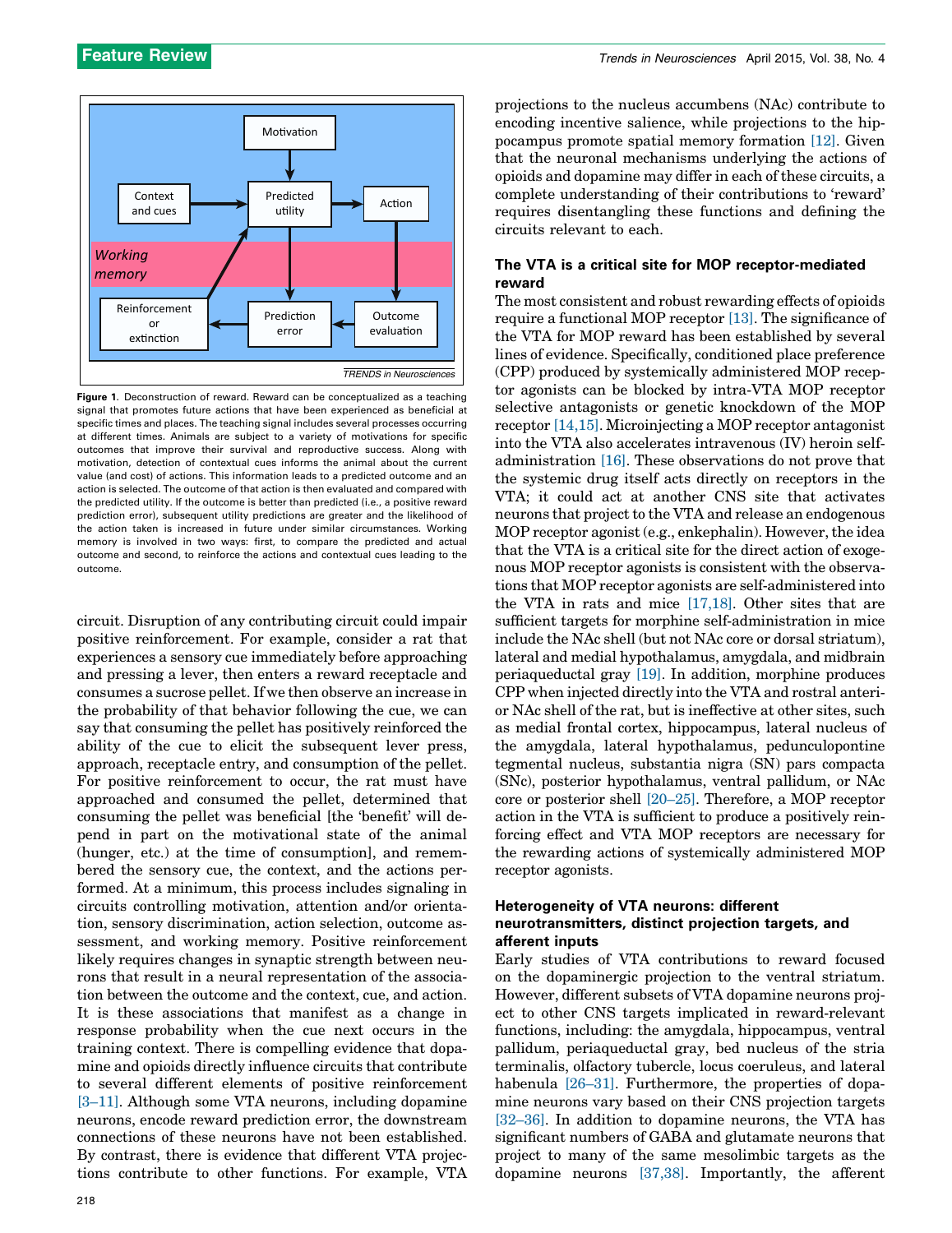<span id="page-2-0"></span>

Figure 2. Distinct circuits course through the ventral tegmental area (VTA). A variety of studies demonstrate that the VTA receives inputs from, and projects to, many brain regions (reviewed in [\[26,104\]\)](#page-6-0); researchers have determined only a small number of exact circuit connections to date. These studies have revealed that inputs to VTA neurons differ based on their neurotransmitter content and projection target. At least four distinct circuits have so far been identified: (A) a laterodorsal tegmental (LDT) glutamate (Glut) input to VTA dopamine neurons projecting to nucleus accumbens (NAc) neurons, including medium spiny neurons (MSNs) [\[105\].](#page-8-0) (B) A VTA GABA neuron projection specifically to NAc cholinergic interneurons (CIN) [\[39\].](#page-6-0) These VTA neurons receive inputs from medial prefrontal cortex (mPFC) and LDT [\[105,106\]](#page-8-0). There is also evidence that these CINs can evoke release from NAc dopamine terminals via a presynaptic nicotinic cholinergic receptor [\[90\]](#page-7-0). (C) A VTA dopamine neuron projection to mPFC receives glutamate inputs from mPFC and LDT, and GABA inputs from the LDT [\[105\]](#page-8-0). It is unknown whether these inputs converge onto all mPFC-projecting dopamine neurons. (D) A VTA GABAergic projection to mPFC receives both glutamate and GABA inputs from LDT [\[105\]](#page-8-0). Note that this figure underestimates the number of circuits running through the VTA. Importantly, it does not illustrate the VTA glutamate neurons, which have a distinct pattern of projection targets; neither does it illustrate several other major targets of dopamine and GABA neurons (e.g., amygdala, hippocampus, bed nucleus of the stria terminalis, olfactory tubercle, ventral pallidum, and hypothalamus).

connectivity of individual VTA neurons sorts by both neurotransmitter content and projection target (Figure 2). Similarly, the specific postsynaptic targets of VTA neuron terminals can differ within a single target. For example, VTA GABA neurons projecting to the NAc synapse predominantly onto cholinergic interneurons rather than onto medium spiny neurons [\[39\].](#page-6-0) In summary, the VTA encompasses different subsets of both dopamine and nondopamine neurons that participate in distinct circuits that likely serve different behavioral functions.

## MOP receptor agonists activate a subset of VTA neurons, including dopamine neurons

The VTA contains dense concentrations of both MOP receptors and endogenous opioid peptides [\[40–43\].](#page-6-0) Given that dopamine neurons are clustered in this region and MOP receptor agonist injection in the VTA can produce positive reinforcement, early studies tested the possibility that MOP agonists activate dopamine neurons. Consistent with this idea, both systemic and VTA administration of MOP receptor agonists increase dopamine release in the ventral striatum [\[44–48\].](#page-6-0) In anesthetized animals, systemic or VTA-injected morphine increased the firing rate of putative dopamine neurons [\[49–53\].](#page-7-0) These findings are consistent with ex vivo studies demonstrating activation of putative VTA dopamine neurons by bath application of

the MOP receptor selective agonist DAMGO [\[54\].](#page-7-0) Taken together, these data have been interpreted as firm support for the hypothesis that VTA reward depends upon activation of dopamine neurons. Kiyatkin and Rebec [\[52\]](#page-7-0) replicated the observation that systemic heroin increases putative dopamine neuron discharge rates in anesthetized rats. However, in awake, drug-naïve rats, passive injection of heroin decreased putative dopamine neuron firing. The effects of self-administered heroin were similar; the firing rate of VTA neurons dropped immediately following each self-administration event, slowly recovering and peaking just before the next self-administration [\[52,55\].](#page-7-0) These results conflict with the dopamine model of opioid reward and highlight the importance of conducting recording experiments in awake behaving animals. However, there is a major interpretational problem with all of these in vivo electrophysiological studies: the physiological and pharmacological criteria (e.g., dopamine D2 receptor inhibition, action potential duration, or firing pattern) used to identify VTA neurons as dopaminergic are unreliable [\[35,56–58\]](#page-6-0); a definitive picture of the effect of MOP agonists on dopamine neurons will require a direct method of identification of neurotransmitter content in VTA neurons in awake behaving animals (e.g., [\[58\]](#page-7-0)).

#### Both dopaminergic and nondopaminergic circuits can contribute to VTA opioid reward

Although there is widespread acceptance of the idea that a critical step in MOP reward is activation of midbrain dopamine neurons, the involvement of dopamine is more nuanced and variable. In fact, opioid reward can occur without normal dopamine function. For example, dopamine-depleted mice acquire morphine CPP [\[59\]](#page-7-0). One critical factor that determines the degree to which dopamine contributes to MOP reward is the state of the animal. This was studied by van der Kooy's group, who compared MOP CPP in rats that were either opioid naïve or opioid dependent (using either systemic [\[60\]](#page-7-0) or intra-VTA microinjection of morphine  $[24]$ ). In opioid-naïve rats, morphine CPP was not blocked by systemic  $\alpha$ -flupenthixol, a nonselective dopamine receptor antagonist. By contrast, this same dose of  $\alpha$ -flupenthixol completely blocked morphine CPP in the opioid-dependent rats. The authors observed the same pattern for systemic morphine CPP when injecting the same dopamine antagonist directly into the ventral striatum [\[61\]](#page-7-0). Food deprivation, social defeat stress, and intra-VTA brain-derived neurotrophic factor (BDNF) also induce the same kind of 'state-dependent' shift in VTA-dopamine reward circuit function [\[62–64\]](#page-7-0). However, most studies of MOP receptor function in the VTA and of its role in behavior have been carried out in opioid-naïve animals. Clearly, VTA MOP receptors can produce reward through a mechanism that does not require dopamine. Unfortunately, our knowledge of the nondopaminergic VTA circuitry supporting MOP positive reinforcement is currently limited.

#### Dopamine neuron firing can encode positive outcomes and produce positive reinforcement

Although some pharmacological manipulations that increase dopamine in the ventral striatum do not produce reward ([Box](#page-3-0) 1), there is a body of evidence implicating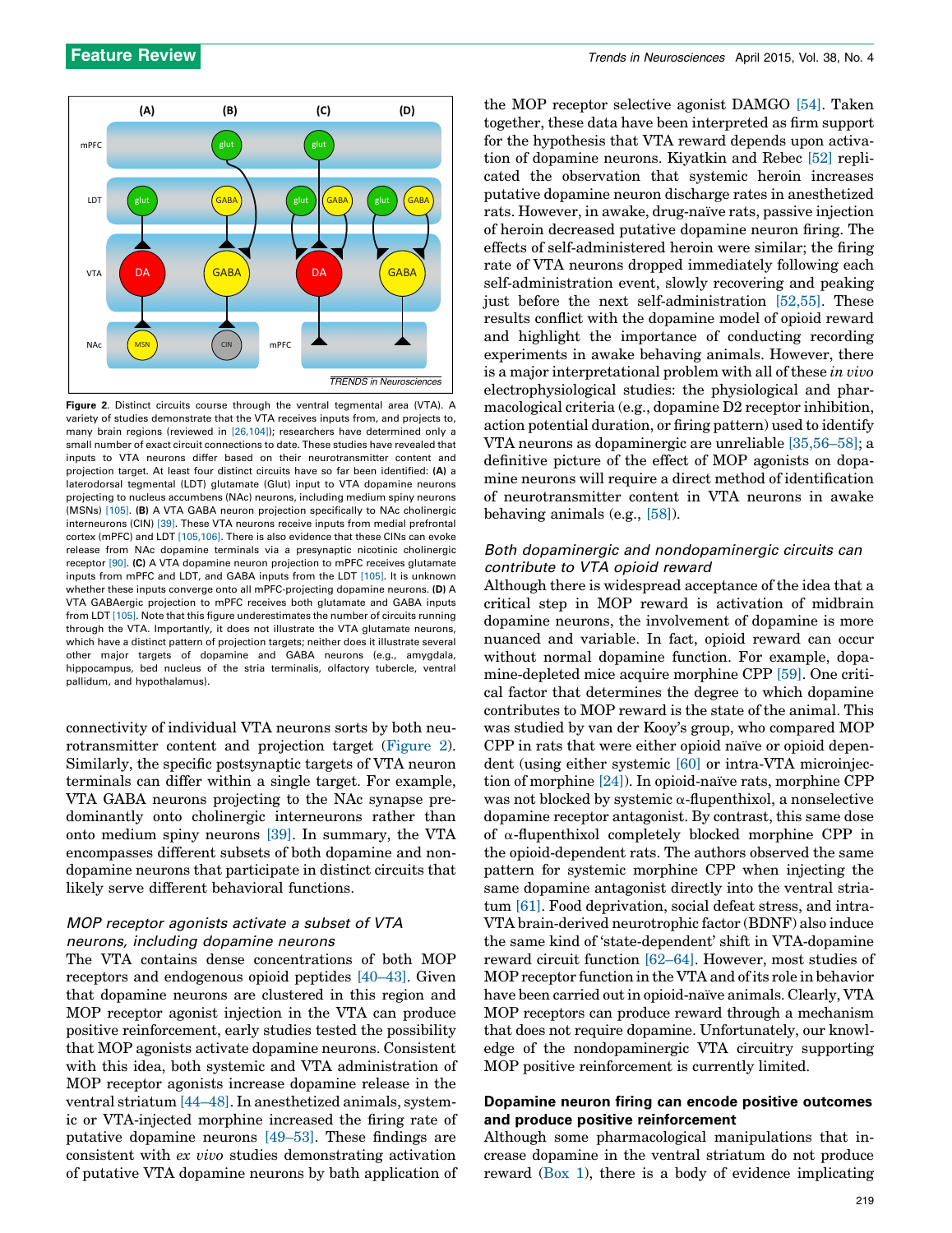#### <span id="page-3-0"></span>Box 1. Some pharmacological agents that increase NAc dopamine are not rewarding

In general, drugs of abuse increase dopamine release in the NAc [\[107\].](#page-8-0) However, not all pharmacological manipulations that increase dopamine release in the NAc are rewarding. For instance, microinjecting delta opioid receptor agonists into the VTA increases dopamine release in the NAc but does not produce CPP [\[45,108\].](#page-6-0) The same is true for glial cell-line derived neurotrophic factor [\[109,110\]](#page-8-0) and cholecystokinin (CCK) [\[111–113\]](#page-8-0). Most strikingly, microinjecting a MOP receptor antagonist into the VTA increases dopamine levels in the NAc [\[114\],](#page-8-0) and behaviorally produces a conditioned place aversion [\[115\].](#page-8-0) Furthermore, withdrawal from opioid treatment is aversive and associated with an increase in NAc dopamine release [\[3\].](#page-6-0) By contrast, dopamine antagonists in the NAc rarely produce aversion and inconsistently block psychostimulant reward (see [\[116,117\]](#page-8-0) for study summaries). Together, these observations indicate that an increase in dopamine release in the NAc is not itself a reliable biomarker for reward.

dopamine in positive reinforcement. In vivo single unit recordings in both primate and rodents show that midbrain dopamine neurons encode beneficial outcomes (e.g., [\[7,58\]](#page-6-0)). More specifically, many dopaminergic neurons encode a signal consistent with the proposal that their firing reflects a reward prediction error. An encoded positive reward prediction error can act as a teaching signal and lead to positive reinforcement. Causal evidence that selective activation of dopamine neurons can produce positive reinforcement has recently been provided using rodents that express Cre recombinase under the tyrosine hydroxylase (TH) promoter (TH is currently the most reliable identifier of dopamine neurons in the VTA). In these rodents, expression of channel rhodopsin (ChR) can be selectively induced in VTA TH-expressing neurons through local microinjection of viruses with a Cre-inducible viral construct coding for ChR-2. These rodents learned to lever press to receive light activation of their VTA dopamine neurons [\[65,66\]](#page-7-0). Furthermore, application of a burst pattern of light activation was capable of producing CPP, indicating that activity in VTA dopamine neurons is sufficient for positive reinforcement [\[67\].](#page-7-0) The sufficiency for positive reinforcement of precisely timed stimulation of dopamine neurons was recently demonstrated by Steinberg et al. [\[68\]](#page-7-0), who were able to substitute optogenetic activation of rat VTA dopamine neurons for a 'natural' reward and significantly reduce extinction of learned approach behavior. Importantly, stimulation that occurred after a delay (thus degrading the temporal association of dopamine activation with the action that produced it) did not maintain responding. Clearly, there are conditions under which selective activation of TH-expressing VTA neurons is sufficient to mediate positive reinforcement and mimic the effect of natural reward. This evidence is consistent with the idea that the timing of the dopamine signal in the relevant target site is instructive in the process of positive reinforcement.

While these studies strongly support a role for dopamine neurons in positive reinforcement, their interpretation must be informed by the fact that VTA TH-expressing neurons can also release glutamate, GABA, and a variety of neuropeptides (Box 2). Another caveat to these experiments is that TH mRNA expression has been observed in

Selective control of dopamine neurons, for example with optogenetics, provides an excellent opportunity to design experiments that test for causal links between dopamine neuron activity and behavioral outcomes. However, stimulation of dopaminergic neurons likely releases more than dopamine. The most extensively studied co-released signaling molecule is glutamate, which has been confirmed in VTA projections to the NAc, medial prefrontal cortex (mPFC), and lateral habenula [\[118–121\].](#page-8-0) GABA release from neurons with dopamine markers that project to the dorsal striatum and lateral habenula has also recently been reported [\[121–123\].](#page-8-0) Importantly, many peptides have been identified in dopaminergic neurons, including CCK [\[124–126\]](#page-8-0), neurotensin [\[127\],](#page-8-0) neurotrophin 3 [\[128\]](#page-8-0), and Brain Derived Neurotrophic Factor [\[128\]](#page-8-0). Corticotropinreleasing factor (CRF) and CRF-binding protein, which appears to be required for some actions of CRF in the VTA, are also expressed by a subset of dopamine neurons [\[129,130\]](#page-8-0). Consistent with the idea that these peptides can be released concurrently with dopamine, systemic morphine administration also increases CCK release in the NAc [\[131\].](#page-8-0) Any of these neurotransmitters or modulators may contribute to the behavioral outcome of 'selectively' stimulating or inhibiting 'dopamine' neurons.

neurons with varying levels of vesicular monoamine transporter expression, raising the possibility that some TH positive neurons do not release dopamine through a classical vesicular mechanism, if at all [\[69\]](#page-7-0). Understanding the contribution of these co-transmitters and modulators to opioid reward is an important area for future study.

#### How do MOP receptor agonists in the VTA excite dopamine neurons?

The most commonly reported direct synaptic actions of opioid agonists are inhibitory: either direct hyperpolarization of neurons through activation of somadendritic G-protein coupled receptor activated inwardly rectifying  $K^+$  channels (GIRKs) or inhibition of neurotransmitter release [\[70\]](#page-7-0). Given this, the initial proposal for the mechanism of MOP excitation of VTA dopamine neurons was that it is indirect, through removal of tonic GABAergic inhibition [\[71\]](#page-7-0). In fact, opioid excitation through disinhibition was previously demonstrated in the hippocampus and other CNS sites [\[72\].](#page-7-0) Furthermore, work in the neighboring SN supported the possibility of disinhibitory circuitry in the midbrain: SN pars compacta putative GABAergic neurons, but not dopamine neurons, are inhibited by MOP receptor agonists [\[73\]](#page-7-0). These studies set the stage for  $ex$ vivo work in the VTA.

The idea that MOP receptor agonists activate VTA dopamine neurons by inhibiting local GABAergic interneurons was addressed by Johnson and North [\[74\],](#page-7-0) who showed that most VTA neurons are inhibited by dopamine but not MOP receptor agonists ('principal neurons'); out of the eight principal neurons tested, five were cytochemically identified as dopaminergic. A smaller group (not cytochemically identified) was hyperpolarized by MOP agonists but not by dopamine. Based on their similarity to putative GABA neurons in the SN, the authors proposed that these 'secondary cells' were GABAergic interneurons that inhibited neighboring dopamine neurons. Consistent with this idea, most principal cells showed spontaneous bicuculline-sensitive (i.e.,  $GABA<sub>A</sub>$  receptor-mediated) synaptic potentials that were prevented by the Na<sup>+</sup> channel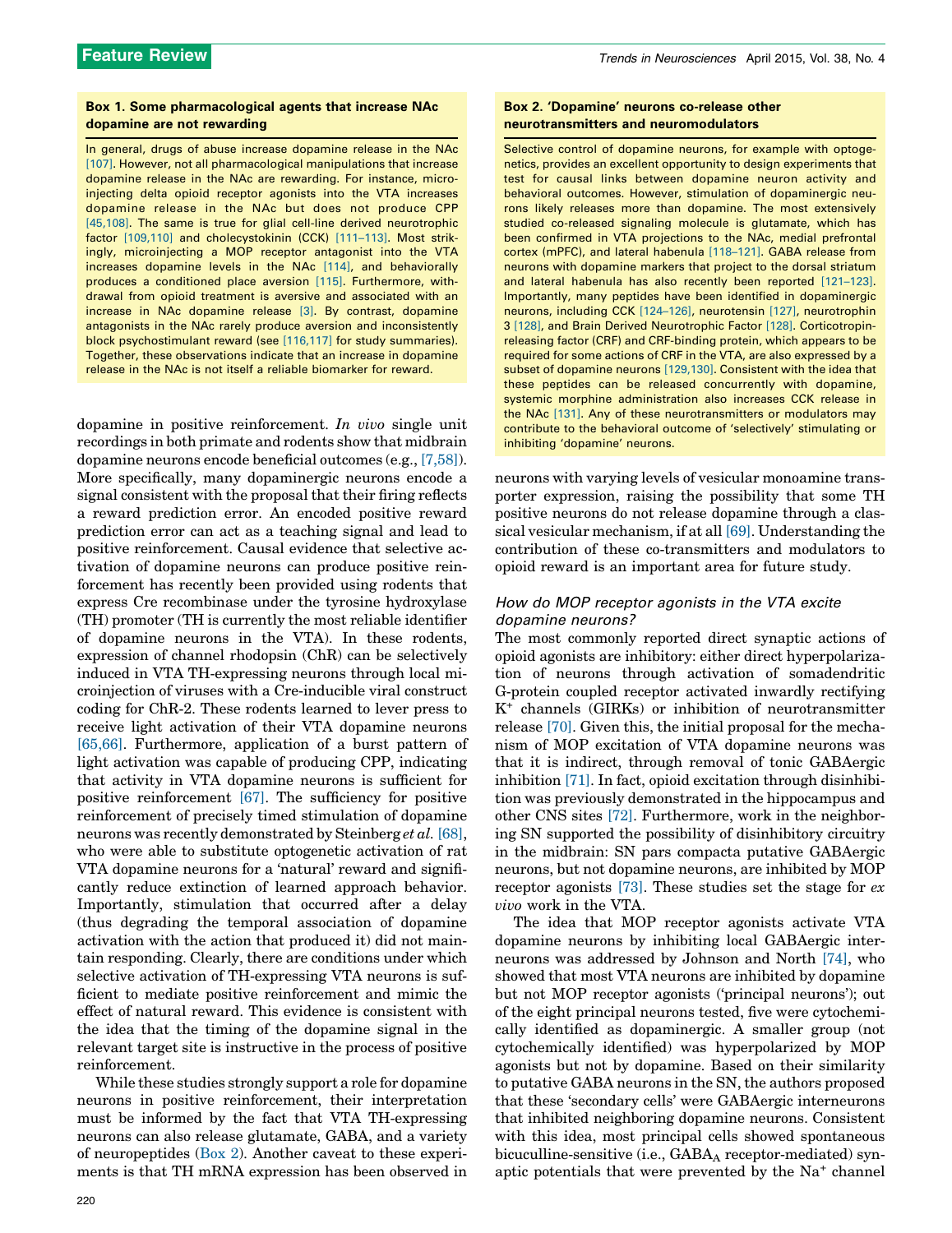



Figure 3. Identified sites where mu opioid (MOP) receptor action could disinhibit ventral tegmental area (VTA) neurons. MOP receptor agonists have been shown to directly hyperpolarize GABA neurons in the ventral pallidum (VP), rostromedial tegmental nucleus (RMTg), and within the VTA. In addition, MOP receptor agonists inhibit release from the terminals of VP and RMTg GABAergic neurons but only minimally from the terminals of VTA GABA interneurons [\[81\].](#page-7-0)

blocker tetrodotoxin and, therefore, assumed to result from action potentials arising in local GABAergic interneurons (i.e., secondary cells) [\[54\]](#page-7-0). The frequency of these synaptic potentials, but not their amplitudes, was reduced by opioid agonists selective for MOP receptors. Therefore, Johnson and North proposed that MOP receptor agonists excite VTA dopamine neurons by inhibiting local GABAergic interneurons (Figure 3). Consistent with this model, we showed that half of cytochemically identified VTA GABAergic neurons in rat are hyperpolarized by the MOP receptor selective agonist DAMGO [\[57\]](#page-7-0). Similar findings were reported in all identified GAD67-GFP (i.e., GABAergic) VTA neurons in mouse [\[75\]](#page-7-0). At least some VTA GABA neurons synapse onto neighboring dopamine neurons [\[76\]](#page-7-0) and a recent study in which ChR was selectively expressed in midbrain GABAergic neurons using GAD-67 Cre mice showed that activation of these neurons can inhibit dopaminergic neurons and reduce NAc dopamine release as measured by cyclic voltammetry [\[77\].](#page-7-0) Furthermore, selective inactivation of midbrain GABAergic neurons can excite VTA dopamine neurons [\[78\]](#page-7-0). Whether the VTA GABAergic neurons locally connected to dopamine neurons include those inhibited by MOP receptor agonists remains to be determined.

Although the canonical two-neuron model has the virtues of simplicity and completeness (i.e., a single VTA synaptic site of action for MOP receptor agonist reward), there are significant numbers of MOP-sensitive GABAergic terminals that arise from neurons extrinsic to the VTA. One particularly interesting group of GABAergic neurons lies within the caudal VTA and continues caudally and dorsally well beyond the most caudal dopamine neurons in the VTA. These neurons, variously named the rostral medial tegmental nucleus (RMTg) or the tail of the VTA, densely project to the VTA and directly contact dopamine neurons [\[79\]](#page-7-0). Many RMTg neurons are hyperpolarized by the MOP receptor selective agonist DAMGO [\[80\]](#page-7-0). Selective optogenetic activation of RMTg afferents to VTA dopamine neurons produced large GABAergic inhibitory postsynaptic currents (IPSCs) that are inhibited by DAMGO [\[80,81\]](#page-7-0). MOP receptor agonists also inhibit GABA release on to VTA dopamine neurons from the terminals of ventral



Figure 4. Major pre- and postsynaptic mechanisms underlying mu opioid (MOP) receptor (blue icon) control of ventral tegmental area (VTA) neurons. MOP receptor control of VTA neurons can have a net excitatory effect [directly by increasing Ca<sup>++</sup> channel (yellow icon) conductance or indirectly by inhibiting GABA release] or a net inhibitory effect [directly by activating K<sup>+</sup> channels (gray icon) or indirectly by inhibiting glutamate release].

pallidum neurons [\[82\]](#page-7-0) and from the terminals of intrinsic VTA GABAergic neurons [\[81\]](#page-7-0) (Figure 3). The degree to which MOP receptor agonists inhibit GABA release is greater for RMTg inputs than for those from intrinsic VTA or NAc neurons. In vivo, the degree of disinhibition of VTA neurons depends upon the level of GABA terminal activity when MOP receptor agonists are introduced.

The generality of the disinhibition model is attractive; however, MOP receptor agonists have a variety of both inhibitory and excitatory synaptic actions in the VTA (Figure 4). In addition to the inhibition of GABAergic terminals synapsing on dopamine neurons, MOP receptor activation also inhibits GABA release onto nondopamine neurons [\[83,84\]](#page-7-0), and MOP receptor agonists can inhibit glutamate release from terminals synapsing onto VTA neurons [\[85,86\].](#page-7-0) Despite the inhibitory effect of MOP on VTA glutamate transmission, Jalabert and colleagues [\[51\]](#page-7-0) reported that an increase in putative VTA dopamine neuron firing following morphine required glutamate neurotransmission in the VTA. Furthermore, morphine CPP requires glutamate signaling in the VTA [\[87\]](#page-7-0).

Finally, we have recently discovered that MOP receptor activation by DAMGO can directly excite a significant subset of VTA neurons, including dopamine neurons [\[88\]](#page-7-0). With an EC-50 in the single nanomolar range, two orders of magnitude more sensitive than the inhibition of release from GABA terminals, this effect appears to require opening of a somatodendritic  $Ca<sub>v</sub>2.1$  channel. Unlike disinhibition, this mechanism does not require active GABA or glutamate inputs to excite VTA neurons. This direct excitatory effect predominates in approximately 20% of VTA neurons, raising the possibility that only certain circuits through the VTA can harness this direct excitatory mechanism.

### Alternative circuits for MOP reward: dopamine and nondopamine

The canonical model of opioid reward asserts that the critical dopaminergic terminal region is the ventral striatum. Indeed, dopamine D1 receptor antagonists microinjected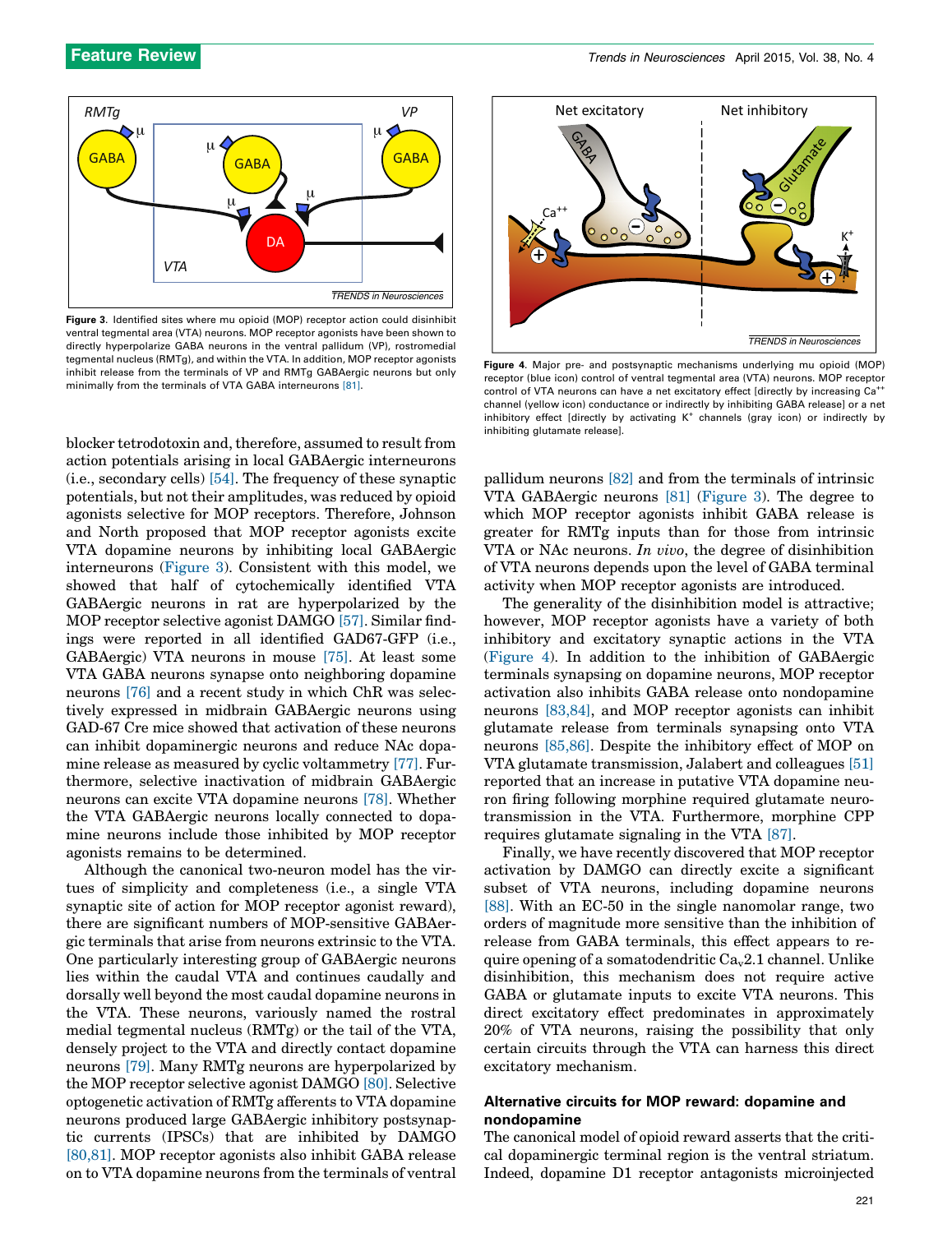into the NAc can reduce MOP receptor agonist reinforcement [\[89\]](#page-7-0). However, recent evidence suggests that dopamine can be released in the striatum independent of increases in VTA dopamine neuron activity: first, VTA GABA neurons that project to the NAc synapse onto cholinergic interneurons [\[39\];](#page-6-0) second, cholinergic interneuron activation in the NAc can stimulate dopamine release through nicotinic acetylcholine receptors on the striatal terminals of dopamine neurons [\[90,91\].](#page-7-0) Therefore, MOP inhibition of VTA GABA neurons projecting to the NAc could increase NAc dopamine release, independent of somatic action potential activity in the VTA ([Figure](#page-2-0) 2). There is also evidence implicating VTA projections to targets other than the NAc. For example, lesions of dopaminergic terminals in the anterior cingulate cortex prevent the acquisition of systemic or intraVTA morphine CPP [\[92\].](#page-7-0) Dopamine D1 or D2 receptor antagonists microinjected into the amygdala can also block morphine CPP, depending on the state of the animal [\[93\].](#page-7-0) Future studies may reveal additional VTA projections that contribute to MOP reward.

While it is clear that there are distinct circuits involved in dopamine independent MOP reward in the VTA, our knowledge of them is limited. The pedunculopontine tegmentum (PPTg) is required for VTA MOP CPP in opiatenaïve animals  $[24]$ . However, the circuit connections and neurotransmitter(s) required for this effect are not known. It is possible that nondopamine projections to well-studied limbic targets, such as the NAc, prefrontal cortex, and amygdala, are involved, but the role in VTA MOP reward of nondopamine projections to other brain regions, such as the ventral pallidum, hippocampus, or periaqueductal gray, needs to be investigated.

#### Can inhibition of dopamine neurons produce reinforcement?

Another robust MOP receptor effect on a subset of VTA dopamine neurons is direct postsynaptic inhibition [\[32,88,94,95\]](#page-6-0). In fact, nearly half of all confirmed VTA dopamine neurons are inhibited by MOP activation ex vivo in the rat [\[88\]](#page-7-0). The heterogeneity of MOP receptormediated actions on VTA dopamine neurons, in particular the ubiquity of the direct inhibitory effect, undermines a critical simplifying assumption underpinning the two neuron model, that is, that dopamine neurons in the VTA form a single functional group with uniform pharmacology. It is now clear that different groups of VTA dopamine neurons have distinct functional and pharmacological profiles that depend in part on their distinct projection targets.

One intriguing possibility is raised by the observation that a subset of VTA dopamine neurons is activated by noxious stimuli[\[3,5,96\].](#page-6-0) Consistent with this idea is a recent report that activation of lateral habenula inputs to the VTA produces an aversive effect through activation of a subset of dopamine neurons projecting to prefrontal cortex [\[97\].](#page-8-0) If these neurons are active and generating an aversive signal, their direct inhibition by MOP receptor activation should produce negative reinforcement (i.e., a rewarding effect due to a reduction of an ongoing aversive input).

In addition to the idea that MOP receptor agonists could have different synaptic actions on different subpopulations of VTA neurons depending upon their circuit connections, the variety of MOP receptor synaptic actions raises several alternative mechanisms by which MOP receptor agonists might increase dopamine release in downstream target regions. Local somadendritic release of dopamine provides a robust mechanism for inhibition of dopamine neurons by other nearby dopamine neurons via D2 dopamine receptor activation (e.g., [\[98\]](#page-8-0)). Consequently, MOP receptor inhibition of some VTA dopamine neurons could lead to a decrease in local dopamine concentration and contribute to disinhibition of other dopamine neurons. Clearly, additional experiments are required to determine whether any of these VTA synaptic mechanisms of MOP receptor agonists contribute to reinforcement.

#### Concluding remarks

While it is clear that direct synaptic actions in the VTA are required for MOP receptor-mediated reward, the goal of identifying the relevant mechanisms and sites of action is elusive for several reasons. For example, the process of reward itself comprises multiple elements dissociable in time and likely involving different circuits. This functional diversity may be reflected in the distinct connectivity and function of different subsets of VTA neurons. Despite this heterogeneity, a large proportion of both axon terminals and somadendritic elements express functional MOP receptors. This ubiquitous distribution of MOP receptors in neurons with different neurotransmitter content and different projection targets makes a unitary mechanism of MOP receptor-mediated reward unlikely. That more than one circuit running through the VTA can promote MOP reward is demonstrated by the observation that the reinforcing effect of MOP receptor actions in the VTA involves different circuits in opioid-naïve and dependent rodents. In opioid-naı¨ve but not opioid-exposed rats, VTA MOP reward is dopamine independent. In-depth studies of MOP receptor-mediated control of VTA synaptic physiology have revealed a variety of possible mechanisms for activating both dopamine and nondopamine projection neurons. Finally, the fact that MOP receptors directly inhibit a significant number of VTA dopamine neurons raises a variety of questions; does this happen in vivo? If it does, what is the normal contribution of these neurons to behavior? Are they the neurons that produce aversive effects when activated? Can inhibition of a subset of dopamine neurons produce reinforcement?

In addition to these questions about the functions of the different MOP sensitive circuits and their contribution to reinforcement, there are still significant uncertainties about the synaptic mechanisms by which MOP receptors control these circuits. For example, despite broad acceptance of the canonical disinhibition model, it is unclear to what degree (if at all) postsynaptic inhibition of VTA GABAergic interneurons by MOP receptors contributes to DA neuron activation. Ex vivo experiments clearly demonstrate not only that MOP receptor activation robustly inhibits GABA terminals that synapse on to dopamine neurons, but that MOP receptors also signal through a direct excitatory effect on these neurons. As predicted by the canonical model, some VTA GABA neurons are hyperpolarized by MOP receptor agonists; however, we do not know whether these are local interneurons connected to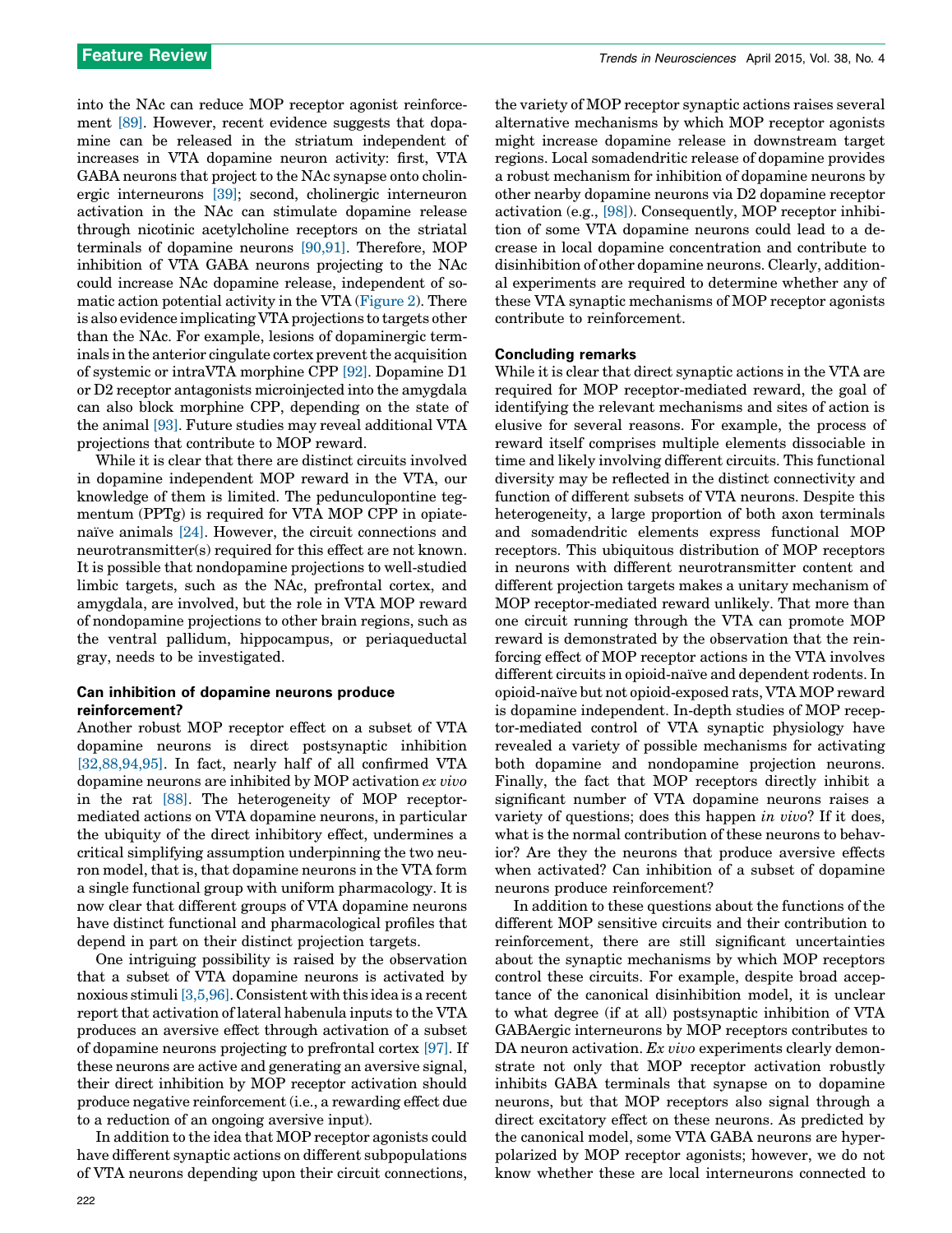<span id="page-6-0"></span>Feature Review Trends in Neurosciences April 2015, Vol. 38, No. 4

dopamine neurons or are projection neurons contributing to dopamine independent reinforcement processes. At the time of writing, there were no reported studies of MOP receptor control of VTA glutamate neurons, despite the fact that they project to limbic forebrain areas implicated in reinforcement. Clearly, we are at an early stage in our attempts to parse the contribution of each of these elements to reward and to define the conditions under which each is operative. Fortunately, the recent development of experimental tools (e.g., optogenetics) may provide the requisite level of temporal and anatomical precision necessary to address these questions in a rigorous way.

#### References

- 1 Fields, H.L. (2011) The doctor's dilemma: opiate [analgesics](http://refhub.elsevier.com/S0166-2236(15)00003-X/sbref0660) and chronic pain. Neuron 69, [591–594](http://refhub.elsevier.com/S0166-2236(15)00003-X/sbref0660)
- 2 Hall, A.J. et al. (2008) Patterns of abuse among [unintentional](http://refhub.elsevier.com/S0166-2236(15)00003-X/sbref0665) [pharmaceutical](http://refhub.elsevier.com/S0166-2236(15)00003-X/sbref0665) overdose fatalities. JAMA 300, 2613–2620
- 3 Salamone, J.D. and Correa, M. (2012) The mysterious [motivational](http://refhub.elsevier.com/S0166-2236(15)00003-X/sbref0670) functions of [mesolimbic](http://refhub.elsevier.com/S0166-2236(15)00003-X/sbref0670) dopamine. Neuron 76, 470–485
- 4 Dalley, J.W. et al. (2008) [Neurobehavioral](http://refhub.elsevier.com/S0166-2236(15)00003-X/sbref0675) mechanisms of impulsivity: fronto-striatal systems and functional [neurochemistry.](http://refhub.elsevier.com/S0166-2236(15)00003-X/sbref0675) Pharmacol. [Biochem.](http://refhub.elsevier.com/S0166-2236(15)00003-X/sbref0675) Behav. 90, 250–260
- 5 [Bromberg-Martin,](http://refhub.elsevier.com/S0166-2236(15)00003-X/sbref0680) E.S. et al. (2010) Dopamine in motivational control: [rewarding,](http://refhub.elsevier.com/S0166-2236(15)00003-X/sbref0680) aversive, and alerting. Neuron 68, 815–834
- 6 Tunbridge, E.M. et al. (2012) The role of [catechol-O-methyltransferase](http://refhub.elsevier.com/S0166-2236(15)00003-X/sbref0685) in reward [processing](http://refhub.elsevier.com/S0166-2236(15)00003-X/sbref0685) and addiction. CNS Neurol. Disord. Drug Targets 11, [306–323](http://refhub.elsevier.com/S0166-2236(15)00003-X/sbref0685)
- 7 Schultz, W. (2013) Updating [dopamine](http://refhub.elsevier.com/S0166-2236(15)00003-X/sbref0690) reward signals. Curr. Opin. [Neurobiol.](http://refhub.elsevier.com/S0166-2236(15)00003-X/sbref0690) 23, 229–238
- 8 Ting-A-Kee, R. and van der Kooy, D. (2012) The [neurobiology](http://refhub.elsevier.com/S0166-2236(15)00003-X/sbref0695) of opiate [motivation.](http://refhub.elsevier.com/S0166-2236(15)00003-X/sbref0695) Cold Spring Harb. Perspect. Med. 2, a012096
- 9 Le Merrer, J. et al. (2009) Reward [processing](http://refhub.elsevier.com/S0166-2236(15)00003-X/sbref0700) by the opioid system in the brain. Physiol. Rev. 89, [1379–1412](http://refhub.elsevier.com/S0166-2236(15)00003-X/sbref0700)
- 10 Nicola, S.M. (2007) The nucleus [accumbens](http://refhub.elsevier.com/S0166-2236(15)00003-X/sbref0705) as part of a basal ganglia action selection circuit. [Psychopharmacology](http://refhub.elsevier.com/S0166-2236(15)00003-X/sbref0705) 191, 521–550
- 11 Hong, S. (2013) [Dopamine](http://refhub.elsevier.com/S0166-2236(15)00003-X/sbref0710) system: manager of neural pathways. Front. Hum. [Neurosci.](http://refhub.elsevier.com/S0166-2236(15)00003-X/sbref0710) 7, 854
- 12 McNamara, C.G. et al. (2014) [Dopaminergic](http://refhub.elsevier.com/S0166-2236(15)00003-X/sbref0715) neurons promote [hippocampal](http://refhub.elsevier.com/S0166-2236(15)00003-X/sbref0715) reactivation and spatial memory persistence. Nat. Neurosci. 17, [1658–1660](http://refhub.elsevier.com/S0166-2236(15)00003-X/sbref0715)
- 13 Kieffer, B.L. (1999) Opioids: first lessons from [knockout](http://refhub.elsevier.com/S0166-2236(15)00003-X/sbref0720) mice. Trends [Pharmacol.](http://refhub.elsevier.com/S0166-2236(15)00003-X/sbref0720) Sci. 20, 19–26
- 14 Olmstead, M.C. and Franklin, K.B. (1997) The [development](http://refhub.elsevier.com/S0166-2236(15)00003-X/sbref0725) of a conditioned place preference to morphine: effects of [microinjections](http://refhub.elsevier.com/S0166-2236(15)00003-X/sbref0725) into various CNS sites. Behav. Neurosci. 111, [1324–1334](http://refhub.elsevier.com/S0166-2236(15)00003-X/sbref0725)
- 15 Zhang, Y. et al. (2009) Mu opioid receptor [knockdown](http://refhub.elsevier.com/S0166-2236(15)00003-X/sbref0730) in the substantia [nigra/ventral](http://refhub.elsevier.com/S0166-2236(15)00003-X/sbref0730) tegmental area by synthetic small [interfering](http://refhub.elsevier.com/S0166-2236(15)00003-X/sbref0730) RNA blocks the rewarding and locomotor effects of heroin. [Neuroscience](http://refhub.elsevier.com/S0166-2236(15)00003-X/sbref0730) 158, 474–483
- 16 Britt, M.D. and Wise, R.A. (1983) Ventral [tegmental](http://refhub.elsevier.com/S0166-2236(15)00003-X/sbref0735) site of opiate reward: [antagonism](http://refhub.elsevier.com/S0166-2236(15)00003-X/sbref0735) by a hydrophilic opiate receptor blocker. Brain Res. 258, [105–108](http://refhub.elsevier.com/S0166-2236(15)00003-X/sbref0735)
- 17 Zangen, A. et al. (2002) Rewarding and [psychomotor](http://refhub.elsevier.com/S0166-2236(15)00003-X/sbref0740) stimulant effects of [endomorphin-1:](http://refhub.elsevier.com/S0166-2236(15)00003-X/sbref0740) anteroposterior differences within the ventral tegmental area and lack of effect in nucleus [accumbens.](http://refhub.elsevier.com/S0166-2236(15)00003-X/sbref0740) J. Neurosci. 22, [7225–7233](http://refhub.elsevier.com/S0166-2236(15)00003-X/sbref0740)
- 18 Bozarth, M.A. and Wise, R.A. (1981) Intracranial [self-administration](http://refhub.elsevier.com/S0166-2236(15)00003-X/sbref0745) of morphine into the ventral [tegmental](http://refhub.elsevier.com/S0166-2236(15)00003-X/sbref0745) area in rats. Life Sci. 28, [551–555](http://refhub.elsevier.com/S0166-2236(15)00003-X/sbref0745)
- 19 David, V. and Cazala, P. (1994) [Differentiation](http://refhub.elsevier.com/S0166-2236(15)00003-X/sbref0750) of intracranial morphine [self-administration](http://refhub.elsevier.com/S0166-2236(15)00003-X/sbref0750) behavior among five brain regions in mice. [Pharmacol.](http://refhub.elsevier.com/S0166-2236(15)00003-X/sbref0750) Biochem. Behav. 48, 625–633
- 20 David, V. and Cazala, P. (2000) Anatomical and [pharmacological](http://refhub.elsevier.com/S0166-2236(15)00003-X/sbref0755) specificity of the rewarding effect elicited by [microinjections](http://refhub.elsevier.com/S0166-2236(15)00003-X/sbref0755) of morphine into the nucleus accumbens of mice. [Psychopharmacology](http://refhub.elsevier.com/S0166-2236(15)00003-X/sbref0755) 150, [24–34](http://refhub.elsevier.com/S0166-2236(15)00003-X/sbref0755)
- 21 Phillips, A.G. and LePiane, F.G. (1980) [Reinforcing](http://refhub.elsevier.com/S0166-2236(15)00003-X/sbref0760) effects of morphine [microinjection](http://refhub.elsevier.com/S0166-2236(15)00003-X/sbref0760) into the ventral tegmental area. Pharmacol. [Biochem.](http://refhub.elsevier.com/S0166-2236(15)00003-X/sbref0760) Behav. 12, 965–968
- 22 Bozarth, M.A. and Wise, R.A. (1984) [Anatomically](http://refhub.elsevier.com/S0166-2236(15)00003-X/sbref0765) distinct opiate receptor fields mediate reward and physical [dependence.](http://refhub.elsevier.com/S0166-2236(15)00003-X/sbref0765) Science 224, [516–517](http://refhub.elsevier.com/S0166-2236(15)00003-X/sbref0765)
- 23 Bals-Kubik, R. et al. (1993) [Neuroanatomical](http://refhub.elsevier.com/S0166-2236(15)00003-X/sbref0770) sites mediating the [motivational](http://refhub.elsevier.com/S0166-2236(15)00003-X/sbref0770) effects of opioids as mapped by the conditioned place preference paradigm in rats. J. [Pharmacol.](http://refhub.elsevier.com/S0166-2236(15)00003-X/sbref0770) Exp. Ther. 264, 489–495
- 24 Nader, K. and van der Kooy, D. (1997) [Deprivation](http://refhub.elsevier.com/S0166-2236(15)00003-X/sbref0775) state switches the [neurobiological](http://refhub.elsevier.com/S0166-2236(15)00003-X/sbref0775) substrates mediating opiate reward in the ventral [tegmental](http://refhub.elsevier.com/S0166-2236(15)00003-X/sbref0775) area. J. Neurosci. 17, 383–390
- 25 Castro, D.C. and [Berridge,](http://refhub.elsevier.com/S0166-2236(15)00003-X/sbref0780) K.C. (2014) Opioid hedonic hotspot in nucleus [accumbens](http://refhub.elsevier.com/S0166-2236(15)00003-X/sbref0780) shell: mu, delta, and kappa maps for [enhancement](http://refhub.elsevier.com/S0166-2236(15)00003-X/sbref0780) of sweetness 'liking' and 'wanting'. J. Neurosci. 34, [4239–4250](http://refhub.elsevier.com/S0166-2236(15)00003-X/sbref0780)
- 26 Fields, H.L. et al. (2007) Ventral [tegmental](http://refhub.elsevier.com/S0166-2236(15)00003-X/sbref0785) area neurons in learned appetitive behavior and positive [reinforcement.](http://refhub.elsevier.com/S0166-2236(15)00003-X/sbref0785) Annu. Rev. Neurosci. 30, [289–316](http://refhub.elsevier.com/S0166-2236(15)00003-X/sbref0785)
- 27 Ornstein, K. et al. (1987) Biochemical and [radioautographic](http://refhub.elsevier.com/S0166-2236(15)00003-X/sbref0790) evidence for [dopaminergic](http://refhub.elsevier.com/S0166-2236(15)00003-X/sbref0790) afferents of the locus coeruleus originating in the ventral [tegmental](http://refhub.elsevier.com/S0166-2236(15)00003-X/sbref0790) area. J. Neural Transm. 70, 183–191
- 28 Beitz, A.J. (1982) The [organization](http://refhub.elsevier.com/S0166-2236(15)00003-X/sbref0795) of afferent projections to the midbrain [periaqueductal](http://refhub.elsevier.com/S0166-2236(15)00003-X/sbref0795) gray of the rat. Neuroscience 7, 133–159
- 29 Beckstead, R.M. et al. (1979) Efferent [connections](http://refhub.elsevier.com/S0166-2236(15)00003-X/sbref0800) of the substantia nigra and ventral [tegmental](http://refhub.elsevier.com/S0166-2236(15)00003-X/sbref0800) area in the rat. Brain Res. 175, [191–217](http://refhub.elsevier.com/S0166-2236(15)00003-X/sbref0800)
- 30 Fallon, J.H. (1981) [Collateralization](http://refhub.elsevier.com/S0166-2236(15)00003-X/sbref0805) of monoamine neurons: [mesotelencephalic](http://refhub.elsevier.com/S0166-2236(15)00003-X/sbref0805) dopamine projections to caudate, septum, and frontal cortex. J. Neurosci. 1, [1361–1368](http://refhub.elsevier.com/S0166-2236(15)00003-X/sbref0805)
- 31 Swanson, L.W. (1982) The [projections](http://refhub.elsevier.com/S0166-2236(15)00003-X/sbref0810) of the ventral tegmental area and adjacent regions: a combined [fluorescent](http://refhub.elsevier.com/S0166-2236(15)00003-X/sbref0810) retrograde tracer and [immunofluorescence](http://refhub.elsevier.com/S0166-2236(15)00003-X/sbref0810) study in the rat. Brain Res. Bull. 9, 321–353
- 32 Ford, C.P. et al. (2006) Properties and opioid inhibition of [mesolimbic](http://refhub.elsevier.com/S0166-2236(15)00003-X/sbref0815) [dopamine](http://refhub.elsevier.com/S0166-2236(15)00003-X/sbref0815) neurons vary according to target location. J. Neurosci. 26, [2788–2797](http://refhub.elsevier.com/S0166-2236(15)00003-X/sbref0815)
- 33 Margolis, E.B. et al. (2006) Kappa opioids [selectively](http://refhub.elsevier.com/S0166-2236(15)00003-X/sbref0820) control [dopaminergic](http://refhub.elsevier.com/S0166-2236(15)00003-X/sbref0820) neurons projecting to the prefrontal cortex. Proc. Natl. Acad. Sci. U.S.A. 103, [2938–2942](http://refhub.elsevier.com/S0166-2236(15)00003-X/sbref0820)
- 34 Margolis, E.B. et al. (2008) Midbrain dopamine neurons: [projection](http://refhub.elsevier.com/S0166-2236(15)00003-X/sbref0825) target [determines](http://refhub.elsevier.com/S0166-2236(15)00003-X/sbref0825) action potential duration and dopamine D(2) receptor inhibition. J. Neurosci. 28, [8908–8913](http://refhub.elsevier.com/S0166-2236(15)00003-X/sbref0825)
- 35 Lammel, S. et al. (2008) Unique properties of [mesoprefrontal](http://refhub.elsevier.com/S0166-2236(15)00003-X/sbref0830) neurons within a dual [mesocorticolimbic](http://refhub.elsevier.com/S0166-2236(15)00003-X/sbref0830) dopamine system. Neuron 57, 760– [773](http://refhub.elsevier.com/S0166-2236(15)00003-X/sbref0830)
- 36 Lammel, S. et al. (2011) [Projection-specific](http://refhub.elsevier.com/S0166-2236(15)00003-X/sbref0835) modulation of dopamine neuron synapses by aversive and [rewarding](http://refhub.elsevier.com/S0166-2236(15)00003-X/sbref0835) stimuli. Neuron 70, [855–862](http://refhub.elsevier.com/S0166-2236(15)00003-X/sbref0835)
- 37 Carr, D.B. and Sesack, S.R. (2000) [GABA-containing](http://refhub.elsevier.com/S0166-2236(15)00003-X/sbref0840) neurons in the rat ventral [tegmental](http://refhub.elsevier.com/S0166-2236(15)00003-X/sbref0840) area project to the prefrontal cortex. Synapse 38, [114–123](http://refhub.elsevier.com/S0166-2236(15)00003-X/sbref0840)
- 38 Yamaguchi, T. et al. (2011) [Mesocorticolimbic](http://refhub.elsevier.com/S0166-2236(15)00003-X/sbref0845) glutamatergic pathway. J. Neurosci. 31, [8476–8490](http://refhub.elsevier.com/S0166-2236(15)00003-X/sbref0845)
- 39 Brown, M.T. et al. (2012) Ventral tegmental area GABA [projections](http://refhub.elsevier.com/S0166-2236(15)00003-X/sbref0850) pause accumbal cholinergic [interneurons](http://refhub.elsevier.com/S0166-2236(15)00003-X/sbref0850) to enhance associative [learning.](http://refhub.elsevier.com/S0166-2236(15)00003-X/sbref0850) Nature 492, 452–456
- 40 Greenwell, T.N. et al. (2002) Endomorphin-1 and -2 [immunoreactive](http://refhub.elsevier.com/S0166-2236(15)00003-X/sbref0855) cells in the [hypothalamus](http://refhub.elsevier.com/S0166-2236(15)00003-X/sbref0855) are labeled by fluoro-gold injections to the ventral [tegmental](http://refhub.elsevier.com/S0166-2236(15)00003-X/sbref0855) area. J. Comp. Neurol. 454, 320–328
- 41 Sesack, S.R. and Pickel, V.M. (1992) Dual [ultrastructural](http://refhub.elsevier.com/S0166-2236(15)00003-X/sbref0860) localization of enkephalin and tyrosine hydroxylase [immunoreactivity](http://refhub.elsevier.com/S0166-2236(15)00003-X/sbref0860) in the rat ventral tegmental area: multiple substrates for [opiate-dopamine](http://refhub.elsevier.com/S0166-2236(15)00003-X/sbref0860) [interactions.](http://refhub.elsevier.com/S0166-2236(15)00003-X/sbref0860) J. Neurosci. 12, 1335–1350
- 42 Bausch, S.B. et al. (1995) [Colocalization](http://refhub.elsevier.com/S0166-2236(15)00003-X/sbref0865) of mu opioid receptors with GIRK1 potassium channels in the rat brain: an [immunocytochemical](http://refhub.elsevier.com/S0166-2236(15)00003-X/sbref0865) study. [Receptors](http://refhub.elsevier.com/S0166-2236(15)00003-X/sbref0865) Channels 3, 221–241
- 43 Garzon, M. and Pickel, V.M. (2001) [Plasmalemmal](http://refhub.elsevier.com/S0166-2236(15)00003-X/sbref0870) mu-opioid receptor distribution mainly in [nondopaminergic](http://refhub.elsevier.com/S0166-2236(15)00003-X/sbref0870) neurons in the rat ventral [tegmental](http://refhub.elsevier.com/S0166-2236(15)00003-X/sbref0870) area. Synapse 41, 311–328
- 44 Spanagel, R. et al. (1992) Opposing tonically active [endogenous](http://refhub.elsevier.com/S0166-2236(15)00003-X/sbref0875) opioid systems modulate the mesolimbic [dopaminergic](http://refhub.elsevier.com/S0166-2236(15)00003-X/sbref0875) pathway. Proc. Natl. Acad. Sci. U.S.A. 89, [2046–2050](http://refhub.elsevier.com/S0166-2236(15)00003-X/sbref0875)
- 45 Devine, D.P. et al. (1993) Differential [involvement](http://refhub.elsevier.com/S0166-2236(15)00003-X/sbref0880) of ventral tegmental mu, delta and kappa opioid receptors in [modulation](http://refhub.elsevier.com/S0166-2236(15)00003-X/sbref0880) of basal mesolimbic dopamine release: in vivo [microdialysis](http://refhub.elsevier.com/S0166-2236(15)00003-X/sbref0880) studies. J. [Pharmacol.](http://refhub.elsevier.com/S0166-2236(15)00003-X/sbref0880) Exp. Ther. 266, 1236–1246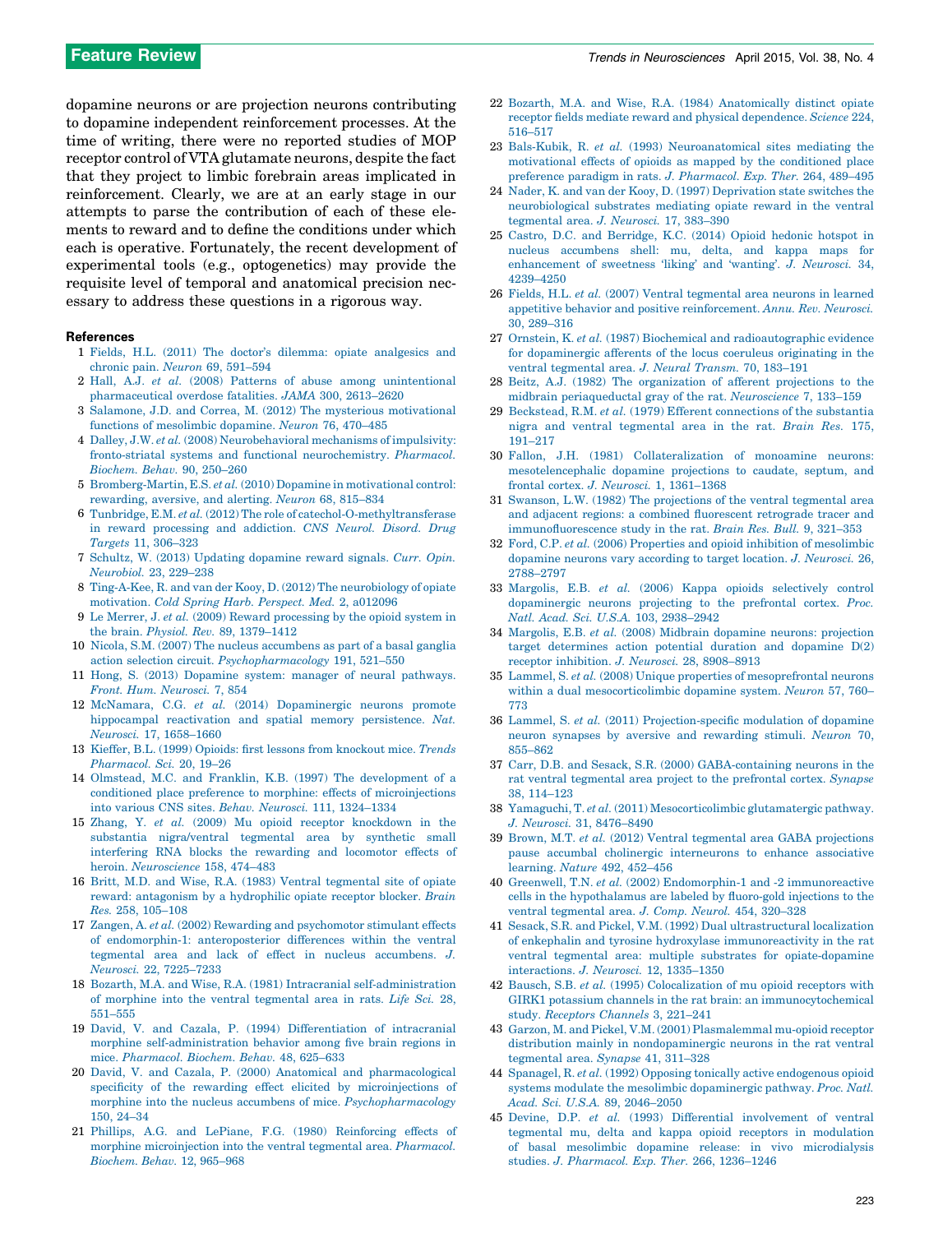- <span id="page-7-0"></span>46 Yoshida, M. et al. (1993) [Facilitatory](http://refhub.elsevier.com/S0166-2236(15)00003-X/sbref0885) modulation of mesolimbic dopamine neuronal activity by a [mu-opioid](http://refhub.elsevier.com/S0166-2236(15)00003-X/sbref0885) agonist and nicotine as examined with in vivo [microdialysis.](http://refhub.elsevier.com/S0166-2236(15)00003-X/sbref0885) Brain Res. 624, 277–280
- 47 Di Chiara, G. and Imperato, A. (1986) [Preferential](http://refhub.elsevier.com/S0166-2236(15)00003-X/sbref0890) stimulation of dopamine release in the nucleus [accumbens](http://refhub.elsevier.com/S0166-2236(15)00003-X/sbref0890) by opiates, alcohol, and barbiturates: studies with [transcerebral](http://refhub.elsevier.com/S0166-2236(15)00003-X/sbref0890) dialysis in freely moving rats. Ann. N. Y. Acad. Sci. 473, [367–381](http://refhub.elsevier.com/S0166-2236(15)00003-X/sbref0890)
- 48 Chefer, V.I. et al. (2003) Basal and [morphine-evoked](http://refhub.elsevier.com/S0166-2236(15)00003-X/sbref0895) dopaminergic [neurotransmission](http://refhub.elsevier.com/S0166-2236(15)00003-X/sbref0895) in the nucleus accumbens of MOR- and DORknockout mice. Eur. J. Neurosci. 18, [1915–1922](http://refhub.elsevier.com/S0166-2236(15)00003-X/sbref0895)
- 49 Gysling, K. and Wang, R.Y. (1983) [Morphine-induced](http://refhub.elsevier.com/S0166-2236(15)00003-X/sbref0900) activation of A10 [dopamine](http://refhub.elsevier.com/S0166-2236(15)00003-X/sbref0900) neurons in the rat. Brain Res. 277, 119–127
- 50 Melis, M. et al. (2000) Different mechanisms for [dopaminergic](http://refhub.elsevier.com/S0166-2236(15)00003-X/sbref0905) excitation induced by opiates and [cannabinoids](http://refhub.elsevier.com/S0166-2236(15)00003-X/sbref0905) in the rat midbrain. Prog. [Neuropsychopharmacol.](http://refhub.elsevier.com/S0166-2236(15)00003-X/sbref0905) Biol. Psychiatry 24, 993–1006
- 51 Jalabert, M. et al. (2011) Neuronal circuits [underlying](http://refhub.elsevier.com/S0166-2236(15)00003-X/sbref0910) acute morphine action on [dopamine](http://refhub.elsevier.com/S0166-2236(15)00003-X/sbref0910) neurons. Proc. Natl. Acad. Sci. U.S.A. 108, [16446–16450](http://refhub.elsevier.com/S0166-2236(15)00003-X/sbref0910)
- 52 [Kiyatkin,](http://refhub.elsevier.com/S0166-2236(15)00003-X/sbref0915) E.A. and Rebec, G.V. (2001) Impulse activity of ventral tegmental area neurons during heroin [self-administration](http://refhub.elsevier.com/S0166-2236(15)00003-X/sbref0915) in rats. [Neuroscience](http://refhub.elsevier.com/S0166-2236(15)00003-X/sbref0915) 102, 565–580
- 53 Matthews, R.T. and German, D.C. (1984) [Electrophysiological](http://refhub.elsevier.com/S0166-2236(15)00003-X/sbref0920) evidence for excitation of rat ventral [tegmental](http://refhub.elsevier.com/S0166-2236(15)00003-X/sbref0920) area dopamine neurons by morphine. [Neuroscience](http://refhub.elsevier.com/S0166-2236(15)00003-X/sbref0920) 11, 617–625
- 54 Johnson, S.W. and North, R.A. (1992) Opioids excite [dopamine](http://refhub.elsevier.com/S0166-2236(15)00003-X/sbref0925) neurons by [hyperpolarization](http://refhub.elsevier.com/S0166-2236(15)00003-X/sbref0925) of local interneurons. J. Neurosci. 12, [483–488](http://refhub.elsevier.com/S0166-2236(15)00003-X/sbref0925)
- 55 Kiyatkin, E.A. and Rebec, G.V. (1997) Activity of [presumed](http://refhub.elsevier.com/S0166-2236(15)00003-X/sbref0930) dopamine neurons in the ventral [tegmental](http://refhub.elsevier.com/S0166-2236(15)00003-X/sbref0930) area during heroin self[administration.](http://refhub.elsevier.com/S0166-2236(15)00003-X/sbref0930) Neuroreport 8, 2581–2585
- 56 Margolis, E.B. et al. (2006) The ventral [tegmental](http://refhub.elsevier.com/S0166-2236(15)00003-X/sbref0935) area revisited: is there an [electrophysiological](http://refhub.elsevier.com/S0166-2236(15)00003-X/sbref0935) marker for dopaminergic neurons? J. Physiol. 577, [907–924](http://refhub.elsevier.com/S0166-2236(15)00003-X/sbref0935)
- 57 Margolis, E.B. et al. (2012) [Identification](http://refhub.elsevier.com/S0166-2236(15)00003-X/sbref0940) of rat ventral tegmental area [GABAergic](http://refhub.elsevier.com/S0166-2236(15)00003-X/sbref0940) neurons. PLoS ONE 7, e42365
- 58 Cohen, J.Y. et al. (2012) [Neuron-type-specific](http://refhub.elsevier.com/S0166-2236(15)00003-X/sbref0945) signals for reward and [punishment](http://refhub.elsevier.com/S0166-2236(15)00003-X/sbref0945) in the ventral tegmental area. Nature 482, 85–88
- 59 Hnasko, T.S. et al. (2005) Morphine reward in [dopamine-deficient](http://refhub.elsevier.com/S0166-2236(15)00003-X/sbref0950) mice. Nature 438, [854–857](http://refhub.elsevier.com/S0166-2236(15)00003-X/sbref0950)
- 60 Bechara, A. et al. (1992) [Neurobiology](http://refhub.elsevier.com/S0166-2236(15)00003-X/sbref0955) of motivation: double dissociation of two [motivational](http://refhub.elsevier.com/S0166-2236(15)00003-X/sbref0955) mechanisms mediating opiate reward in drug-naive versus [drug-dependent](http://refhub.elsevier.com/S0166-2236(15)00003-X/sbref0955) animals. Behav. [Neurosci.](http://refhub.elsevier.com/S0166-2236(15)00003-X/sbref0955) 106, 798–807
- 61 Laviolette, S.R. et al. (2002) [Motivational](http://refhub.elsevier.com/S0166-2236(15)00003-X/sbref0960) state determines the functional role of the [mesolimbic](http://refhub.elsevier.com/S0166-2236(15)00003-X/sbref0960) dopamine system in the [mediation](http://refhub.elsevier.com/S0166-2236(15)00003-X/sbref0960) of opiate reward processes. Behav. Brain Res. 129, 17–29
- 62 [Riad-Allen,](http://refhub.elsevier.com/S0166-2236(15)00003-X/sbref0965) L. and van der Kooy, D. (2013) Social defeat stress switches the neural system mediating [benzodiazepine](http://refhub.elsevier.com/S0166-2236(15)00003-X/sbref0965) conditioned [motivation.](http://refhub.elsevier.com/S0166-2236(15)00003-X/sbref0965) Behav. Neurosci. 127, 515–523
- 63 [Vargas-Perez,](http://refhub.elsevier.com/S0166-2236(15)00003-X/sbref0970) H. et al. (2009) Ventral tegmental area BDNF induces an [opiate-dependent-like](http://refhub.elsevier.com/S0166-2236(15)00003-X/sbref0970) reward state in naive rats. Science 324, [1732–1734](http://refhub.elsevier.com/S0166-2236(15)00003-X/sbref0970)
- 64 Bechara, A. and van der Kooy, D. (1992) A single brain stem [substrate](http://refhub.elsevier.com/S0166-2236(15)00003-X/sbref0975) mediates the motivational effects of both opiates and food in nondeprived rats but not in deprived rats. Behav. [Neurosci.](http://refhub.elsevier.com/S0166-2236(15)00003-X/sbref0975) 106, 351–363
- 65 Witten, I.B. et al. (2011) [Recombinase-driver](http://refhub.elsevier.com/S0166-2236(15)00003-X/sbref0980) rat lines: tools, techniques, and optogenetic application to [dopamine-mediated](http://refhub.elsevier.com/S0166-2236(15)00003-X/sbref0980) [reinforcement.](http://refhub.elsevier.com/S0166-2236(15)00003-X/sbref0980) Neuron 72, 721–733
- 66 Kim, K.M. et al. (2012) [Optogenetic](http://refhub.elsevier.com/S0166-2236(15)00003-X/sbref0985) mimicry of the transient [activation](http://refhub.elsevier.com/S0166-2236(15)00003-X/sbref0985) of dopamine neurons by natural reward is sufficient for operant [reinforcement.](http://refhub.elsevier.com/S0166-2236(15)00003-X/sbref0985) PLoS ONE 7, e33612
- 67 Tsai, H.C. et al. (2009) Phasic firing in [dopaminergic](http://refhub.elsevier.com/S0166-2236(15)00003-X/sbref0990) neurons is sufficient for behavioral [conditioning.](http://refhub.elsevier.com/S0166-2236(15)00003-X/sbref0990) Science 324, 1080–1084
- 68 [Steinberg,](http://refhub.elsevier.com/S0166-2236(15)00003-X/sbref0995) E.E. et al. (2013) A causal link between prediction errors, [dopamine](http://refhub.elsevier.com/S0166-2236(15)00003-X/sbref0995) neurons and learning. Nat. Neurosci. 16, 966–973
- 69 Li, X. et al. (2013) [Heterogeneous](http://refhub.elsevier.com/S0166-2236(15)00003-X/sbref1000) composition of dopamine neurons of the rat A10 region: [molecular](http://refhub.elsevier.com/S0166-2236(15)00003-X/sbref1000) evidence for diverse signaling [properties.](http://refhub.elsevier.com/S0166-2236(15)00003-X/sbref1000) Brain Struct. Funct. 218, 1159–1176
- 70 Williams, J.T. et al. (2001) Cellular and synaptic [adaptations](http://refhub.elsevier.com/S0166-2236(15)00003-X/sbref1005) mediating opioid [dependence.](http://refhub.elsevier.com/S0166-2236(15)00003-X/sbref1005) Physiol. Rev. 81, 299–343
- 71 Kelley, A.E. et al. (1980) Interactions between [D-ala-met-enkephalin,](http://refhub.elsevier.com/S0166-2236(15)00003-X/sbref1010) A10 [dopaminergic](http://refhub.elsevier.com/S0166-2236(15)00003-X/sbref1010) neurones, and spontaneous behaviour in the rat. [Behav.](http://refhub.elsevier.com/S0166-2236(15)00003-X/sbref1010) Brain Res. 1, 3–24
- 72 Nicoll, R.A. et al. (1980) [Enkephalin](http://refhub.elsevier.com/S0166-2236(15)00003-X/sbref1015) blocks inhibitory pathways in the [vertebrate](http://refhub.elsevier.com/S0166-2236(15)00003-X/sbref1015) CNS. Nature 287, 22–25
- 73 Lacey, M.G. et al. (1987) [Dopamine](http://refhub.elsevier.com/S0166-2236(15)00003-X/sbref1020) acts on D2 receptors to increase potassium [conductance](http://refhub.elsevier.com/S0166-2236(15)00003-X/sbref1020) in neurones of the rat substantia nigra zona [compacta.](http://refhub.elsevier.com/S0166-2236(15)00003-X/sbref1020) J. Physiol. 392, 397–416
- 74 [Johnson,](http://refhub.elsevier.com/S0166-2236(15)00003-X/sbref1025) S.W. and North, R.A. (1992) Two types of neurone in the rat ventral [tegmental](http://refhub.elsevier.com/S0166-2236(15)00003-X/sbref1025) area and their synaptic inputs. J. Physiol. 450, [455–468](http://refhub.elsevier.com/S0166-2236(15)00003-X/sbref1025)
- 75 Chieng, B. et al. (2011) Distinct cellular [properties](http://refhub.elsevier.com/S0166-2236(15)00003-X/sbref1030) of identified [dopaminergic](http://refhub.elsevier.com/S0166-2236(15)00003-X/sbref1030) and GABAergic neurons in the mouse ventral tegmental area. J. Physiol. 589, [3775–3787](http://refhub.elsevier.com/S0166-2236(15)00003-X/sbref1030)
- 76 Omelchenko, N. and Sesack, S.R. (2009) [Ultrastructural](http://refhub.elsevier.com/S0166-2236(15)00003-X/sbref1035) analysis of local [collaterals](http://refhub.elsevier.com/S0166-2236(15)00003-X/sbref1035) of rat ventral tegmental area neurons: GABA [phenotype](http://refhub.elsevier.com/S0166-2236(15)00003-X/sbref1035) and synapses onto dopamine and GABA cells. Synapse 63, [895–906](http://refhub.elsevier.com/S0166-2236(15)00003-X/sbref1035)
- 77 van Zessen, R. et al. (2012) [Activation](http://refhub.elsevier.com/S0166-2236(15)00003-X/sbref1040) of VTA GABA neurons disrupts reward [consumption.](http://refhub.elsevier.com/S0166-2236(15)00003-X/sbref1040) Neuron 73, 1184–1194
- 78 Bocklisch, C. et al. (2013) Cocaine [disinhibits](http://refhub.elsevier.com/S0166-2236(15)00003-X/sbref1045) dopamine neurons by potentiation of GABA [transmission](http://refhub.elsevier.com/S0166-2236(15)00003-X/sbref1045) in the ventral tegmental area. Science 341, [1521–1525](http://refhub.elsevier.com/S0166-2236(15)00003-X/sbref1045)
- 79 [Balcita-Pedicino,](http://refhub.elsevier.com/S0166-2236(15)00003-X/sbref1050) J.J. et al. (2011) The inhibitory influence of the lateral habenula on midbrain dopamine cells: [ultrastructural](http://refhub.elsevier.com/S0166-2236(15)00003-X/sbref1050) evidence for indirect mediation via the [rostromedial](http://refhub.elsevier.com/S0166-2236(15)00003-X/sbref1050) mesopontine tegmental nucleus. J. Comp. Neurol. 519, [1143–1164](http://refhub.elsevier.com/S0166-2236(15)00003-X/sbref1050)
- 80 Matsui, A. and Williams, J.T. (2011) [Opioid-sensitive](http://refhub.elsevier.com/S0166-2236(15)00003-X/sbref1055) GABA inputs from [rostromedial](http://refhub.elsevier.com/S0166-2236(15)00003-X/sbref1055) tegmental nucleus synapse onto midbrain dopamine neurons. J. Neurosci. 31, [17729–17735](http://refhub.elsevier.com/S0166-2236(15)00003-X/sbref1055)
- 81 Matsui, A. et al. (2014) Separate GABA afferents to [dopamine](http://refhub.elsevier.com/S0166-2236(15)00003-X/sbref1060) neurons mediate acute action of opioids, [development](http://refhub.elsevier.com/S0166-2236(15)00003-X/sbref1060) of tolerance, and expression of [withdrawal.](http://refhub.elsevier.com/S0166-2236(15)00003-X/sbref1060) Neuron 82, 1346–1356
- 82 Hjelmstad, G.O. et al. (2013) Opioid [modulation](http://refhub.elsevier.com/S0166-2236(15)00003-X/sbref1065) of ventral pallidal afferents to ventral [tegmental](http://refhub.elsevier.com/S0166-2236(15)00003-X/sbref1065) area neurons. J. Neurosci. 33, [6454–6459](http://refhub.elsevier.com/S0166-2236(15)00003-X/sbref1065)
- 83 Xia, Y. et al. (2011) Nucleus [accumbens](http://refhub.elsevier.com/S0166-2236(15)00003-X/sbref1070) medium spiny neurons target [non-dopaminergic](http://refhub.elsevier.com/S0166-2236(15)00003-X/sbref1070) neurons in the ventral tegmental area. J. Neurosci. 31, [7811–7816](http://refhub.elsevier.com/S0166-2236(15)00003-X/sbref1070)
- 84 Margolis, E.B. et al. (2008) [Delta-opioid](http://refhub.elsevier.com/S0166-2236(15)00003-X/sbref1075) receptor expression in the ventral [tegmental](http://refhub.elsevier.com/S0166-2236(15)00003-X/sbref1075) area protects against elevated alcohol [consumption.](http://refhub.elsevier.com/S0166-2236(15)00003-X/sbref1075) J. Neurosci. 28, 12672–12681
- 85 [Margolis,](http://refhub.elsevier.com/S0166-2236(15)00003-X/sbref1080) E.B. et al. (2005) Both kappa and mu opioid agonists inhibit [glutamatergic](http://refhub.elsevier.com/S0166-2236(15)00003-X/sbref1080) input to ventral tegmental area neurons. J. [Neurophysiol.](http://refhub.elsevier.com/S0166-2236(15)00003-X/sbref1080) 93, 3086–3093
- 86 Bonci, A. and Malenka, R.C. (1999) [Properties](http://refhub.elsevier.com/S0166-2236(15)00003-X/sbref1085) and plasticity of excitatory synapses on [dopaminergic](http://refhub.elsevier.com/S0166-2236(15)00003-X/sbref1085) and GABAergic cells in the ventral tegmental area. J. Neurosci. 19, [3723–3730](http://refhub.elsevier.com/S0166-2236(15)00003-X/sbref1085)
- 87 Harris, G.C. et al. (2004) [Glutamate-associated](http://refhub.elsevier.com/S0166-2236(15)00003-X/sbref1090) plasticity in the ventral tegmental area is necessary for conditioning [environmental](http://refhub.elsevier.com/S0166-2236(15)00003-X/sbref1090) stimuli with morphine. [Neuroscience](http://refhub.elsevier.com/S0166-2236(15)00003-X/sbref1090) 129, 841–847
- 88 Margolis, E.B. et al. (2014) Direct [bidirectional](http://refhub.elsevier.com/S0166-2236(15)00003-X/sbref1095) mu-opioid control of midbrain dopamine neurons. J. Neurosci. 34, [14707–14716](http://refhub.elsevier.com/S0166-2236(15)00003-X/sbref1095)
- 89 [Shippenberg,](http://refhub.elsevier.com/S0166-2236(15)00003-X/sbref1100) T.S. and Herz, A. (1987) Place preference conditioning reveals the involvement of [D1-dopamine](http://refhub.elsevier.com/S0166-2236(15)00003-X/sbref1100) receptors in the motivational properties of mu- and [kappa-opioid](http://refhub.elsevier.com/S0166-2236(15)00003-X/sbref1100) agonists. Brain Res. 436, [169–172](http://refhub.elsevier.com/S0166-2236(15)00003-X/sbref1100)
- 90 Cachope, R. et al. (2012) Selective activation of [cholinergic](http://refhub.elsevier.com/S0166-2236(15)00003-X/sbref1105) [interneurons](http://refhub.elsevier.com/S0166-2236(15)00003-X/sbref1105) enhances accumbal phasic dopamine release: setting the tone for reward [processing.](http://refhub.elsevier.com/S0166-2236(15)00003-X/sbref1105) Cell Rep. 2, 33–41
- 91 Threlfell, S. et al. (2012) Striatal [dopamine](http://refhub.elsevier.com/S0166-2236(15)00003-X/sbref1110) release is triggered by synchronized activity in cholinergic [interneurons.](http://refhub.elsevier.com/S0166-2236(15)00003-X/sbref1110) Neuron 75, 58–64
- 92 Narita, M. et al. (2010) Implication of [dopaminergic](http://refhub.elsevier.com/S0166-2236(15)00003-X/sbref1115) projection from the ventral [tegmental](http://refhub.elsevier.com/S0166-2236(15)00003-X/sbref1115) area to the anterior cingulate cortex in mu[opioid-induced](http://refhub.elsevier.com/S0166-2236(15)00003-X/sbref1115) place preference. Addict. Biol. 15, 434–447
- 93 Lintas, A. et al. (2011) Identification of a dopamine [receptor-mediated](http://refhub.elsevier.com/S0166-2236(15)00003-X/sbref1120) opiate reward memory switch in the basolateral [amygdala-nucleus](http://refhub.elsevier.com/S0166-2236(15)00003-X/sbref1120) accumbens circuit. J. Neurosci. 31, [11172–11183](http://refhub.elsevier.com/S0166-2236(15)00003-X/sbref1120)
- 94 Cameron, D.L. et al. (1997) A subset of ventral [tegmental](http://refhub.elsevier.com/S0166-2236(15)00003-X/sbref1125) area neurons is inhibited by dopamine, [5-hydroxytryptamine](http://refhub.elsevier.com/S0166-2236(15)00003-X/sbref1125) and opioids. [Neuroscience](http://refhub.elsevier.com/S0166-2236(15)00003-X/sbref1125) 77, 155–166
- 95 Margolis, E.B. et al. (2003) [Kappa-opioid](http://refhub.elsevier.com/S0166-2236(15)00003-X/sbref1130) agonists directly inhibit midbrain [dopaminergic](http://refhub.elsevier.com/S0166-2236(15)00003-X/sbref1130) neurons. J. Neurosci. 23, 9981–9986
- 96 [Brischoux,](http://refhub.elsevier.com/S0166-2236(15)00003-X/sbref1135) F. et al. (2009) Phasic excitation of dopamine neurons in ventral VTA by noxious [stimuli.](http://refhub.elsevier.com/S0166-2236(15)00003-X/sbref1135) Proc. Natl. Acad. Sci. U.S.A. 106, [4894–4899](http://refhub.elsevier.com/S0166-2236(15)00003-X/sbref1135)